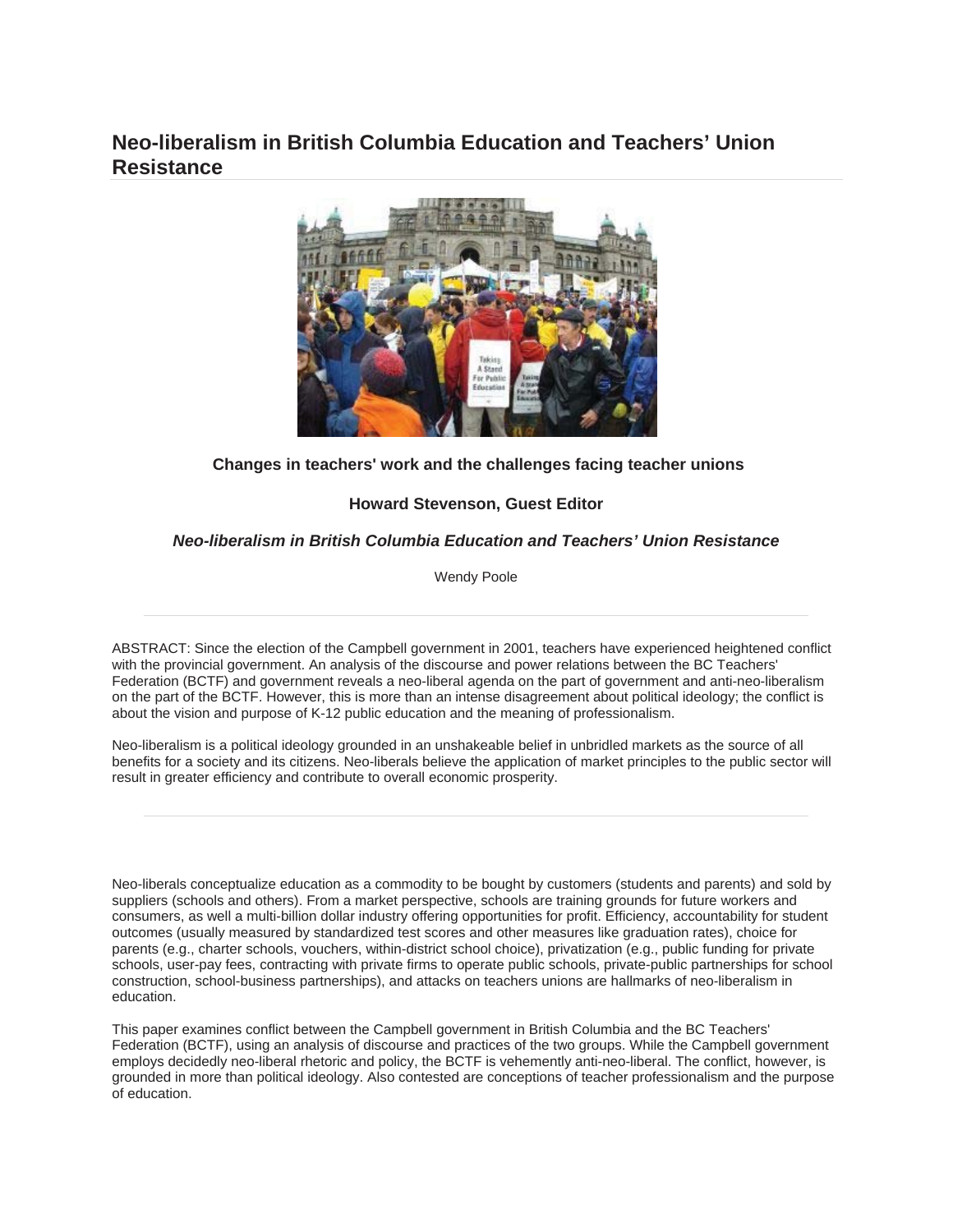Although I have not previously taken an ideological stance on the politics of education, years of observing the impact of neo-liberalism on education in countries like the United States of America, the United Kingdom, and Australia, has led to me becoming alarmed at the rapid spread of neo-liberal philosophy around the world. I feel compelled to raise the consciousness of educators and citizens about this important issue.

#### **Neo-liberalism in British Columbia**

Neo-liberalism arrived with a vengeance in the Canadian province of British Columbia (BC) with the election of a Liberal government (no affiliation with the federal Liberal Party) under the leadership of Premier Gordon Campbell in 2001 and has continued since its re-election in 2005. The Campbell government was first elected after a campaign that emphasized deficit reduction, lower taxes, deregulation, and the creation of a business climate conducive to economic growth. Since May 2001, reforms have been fast and furious. One of the first changes implemented was a 25% across-the-board cut in income tax. In 2005 taxes were further reduced for those earning less than \$26,000 per year, and in 2007 taxpayers earning less than \$100,000 received an additional 10% cut in income tax. Regulations affecting businesses have been significantly reduced and some public services have been privatized (e.g., BC Rail was sold to private investors and private health clinics have been allowed to operate).

Soon after assuming power in 2001, all government ministries were forced to trim their budgets to reduce government spending. Tight constraints on spending for social programs have affected vulnerable BC residents, including children and families, women, the disabled, the homeless, and the elderly. The civil service has been reduced and their power curtailed through legislated changes to contracts and contracting out of public services to the private sector. The Campbell government has gone far beyond deficit reduction to post record surpluses-\$3.1 billion in 2005-2006 and \$4.1 billion in 2006-2007 (Skelton, 2007b), most of which reportedly will be invested in infrastructure projects and the remainder used to pay down the province's debt (Skelton, 2007a).

## *Education Policy*

Public K-12 education has undergone considerable reform. The BC Liberals state their goal is to "make BC the best educated, most literate jurisdiction on the continent" (BC Liberals, 2007a). However, underlying the rhetoric of quality education and children's rights to education are other goals that demonstrate a far more instrumental view of the province's children. For example, a BC Ministry of Education spokesperson, speaking to educators and educational researchers in Toronto declared, "Every child counts-either as taxpayers or social welfare recipients"(Anderson, 2006). Such a statement portrays children in solely economic terms, as either means or obstacles to achieving economic prosperity and the dismantling of the welfare state. Another clue to the economic goals underlying education policy was the Ministry of Education's new graduation requirements that emphasized preparation for careers. One of the stated goals of the newly created Achieve BC program is to help students plan a career.

Financing for education is the responsibility of the provincial government and the Campbell government quickly shifted to a per-pupil funding allocation formula. Grant allocations to school boards were frozen in 2002/03 and 2003/04 (Malcolmson, 2005a, 2005b). The government claims to have increased average per-pupil spending by \$881 since 2001, despite a decline in enrollment of 30,000 students since 2000, which they give as evidence of its financial commitment to public education (BC Liberals , 2007b). While per-pupil spending has increased since 2005, it has not kept pace with inflation (Malcolmson, 2005c). Underfunding, coupled with the legal requirement that school boards balance their annual budgets, has meant that many school boards around the province have faced the tough tasks of cutting programs and staff and closing schools. As many as 150 schools have closed as of June, 2007 (BC Teachers Federation, School Closures, 2007).

In keeping with a neo-liberal emphasis on market-based management, Bill 34-2002 enabled the creation of school district business companies (School Amendment Act, 2002) as a means to generate additional revenues to finance educational programs. As of October 2006 a total of 14 school districts had established business companies (Ministry of Education, Province of British Columbia, 2006) and have used them to engage in business activities such as operating overseas schools and selling district-generated curriculum. Several school districts in the province now actively recruit tuition-paying international students as a means of boosting revenue. Bill 20-2007 (School (Student Achievement Enabling) Amendment Act, 2007) enabled school boards to establish "specialty academies" for which fees may apply and enabled boards to charge fees for certain purposes related to trades education and the use of musical instruments.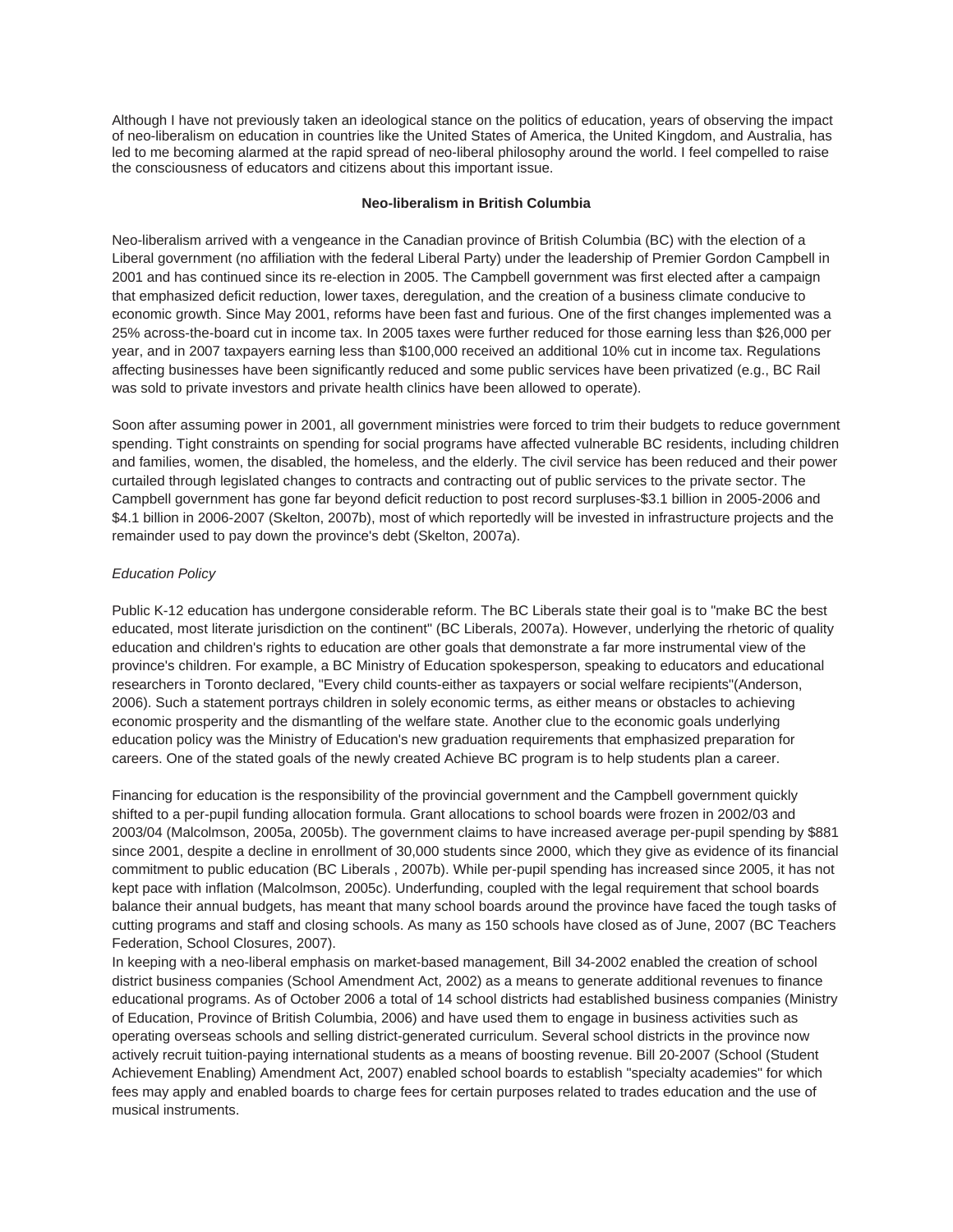Accountability has been a consistent catch phrase of the Campbell government. Another provision of the already packed Bill 34-2002 required every school district in the province to prepare an accountability contract with respect to improving student achievement in the school district along with any other matters ordered by the minister. In 2007, the term 'achievement contract' replaced the former accountability contract and emphasized early learning programs, standards for student performance, plans for improving student achievement and literacy. Bill 20-2007 (School (Student Achievement Enabling) Amendment Act, 2007, 2007) created the new position of superintendent of achievement with sweeping powers to inspect and even revoke school board decisions. Mechanisms such as accountability/achievement contracts and superintendents of achievement are indicators of increased centralization of power in the hands of the Ministry of Education and increased top-down surveillance.

The measurement of student achievement is of paramount importance under a neo-liberal policy agenda, and two measures have come to dominate achievement measurement in BC-high school graduation rates and test scores from the provincial Fundamental Skills Assessment (FSA). The FSA is administered every year to students in grades 4 and 7 to measure achievement in reading, writing, and mathematics. The Ministry of Education places considerable emphasis on FSA testing and school boards in the province are expected to use the results to develop their annual accountability/achievement contracts for school improvement, although no specific test improvement targets are set by the Ministry of Education. FSA results have acquired increased attention in the province because of annual school rankings produced by the right-wing, business-funded think tank, The Fraser Institute. The Fraser Institute rankings for both elementary and secondary schools are published annually by two of the largest newspapers in the province, The Province and The Vancouver Sun. Private schools, particularly many elite schools that require entrance examinations and charge high tuition relative to other schools in the province, inevitably cluster at the top of the rankings.

Market-oriented competition and a customer focus among schools is a neo-liberal aim within education and the Campbell government has taken steps to achieve these goals. Parents are viewed as the primary customers to whom schools market their educational programs. In 2002 government made catchment boundaries between schools permeable so that, with some restrictions, parents could select what school their child attended. It remains unclear how much movement between schools this policy has created (Brown, 2004). The Web site for Achieve BC provides information regarding school performance, graduation rates, and satisfaction surveys to aid parents in selecting schools (Ministry of Education, Province of British Columbia, Achieve BC, 2007). Bill 22-2007 (Education Statutes Amendment Act, 2007, 2007) provides public subsidies for courses offered by private schools.

As part of its customer orientation, the BC government has taken steps to increase parental involvement in school. Bill 34-2002 created mandatory School Planning Councils (SPCs) in every school in the province. By law, SPCs were to comprise three parents elected by parents, one teacher elected by teachers, the school principal, and one student (in secondary schools only). School boards are required to consult with the SPC with respect to allocation of staff and resources in the school, educational services and educational programs in the school, and matters related to the board's accountability contract relating to the school. The SPC was charged with preparing and submitting to the board a school plan for improving student achievement. Bill 34-2002 also gave parents the right to form District Parent Advisory Councils (DPACs) in their school district, in addition to the existing school-based Parent Advisory Councils. DPACs have the right to Òadvise the board on any matter relating to education in the districtÓ (BC Confederation of Parent Advisory Councils, 2007, emphasis included). In 2002, the Ministry of Education began to administer satisfaction surveys to students, parents, and school staff to measure satisfaction with educational outcomes (Ministry of Education, Province of British Columbia, 2002). The satisfaction surveys were, in part, a means of assessing parental satisfaction with educational outcomes, limited to the priorities set by the Ministry of Education.

#### *The Neo-liberal Agenda and the Status of the Teaching Profession*

In accordance with neo-liberal philosophy, unions are viewed as obstructions to achieving economic prosperity. Teachers unions are not exceptions. Critics of teachers unions blame unions, but not necessarily teachers, for problems in public education. Typically, teachers' unions are viewed by neo-liberals as third parties, separate from teachers, that interfere in the relationship between teachers and their employers. Often, teachers are characterized as victims who are simply being used by unions (Moe, 2006).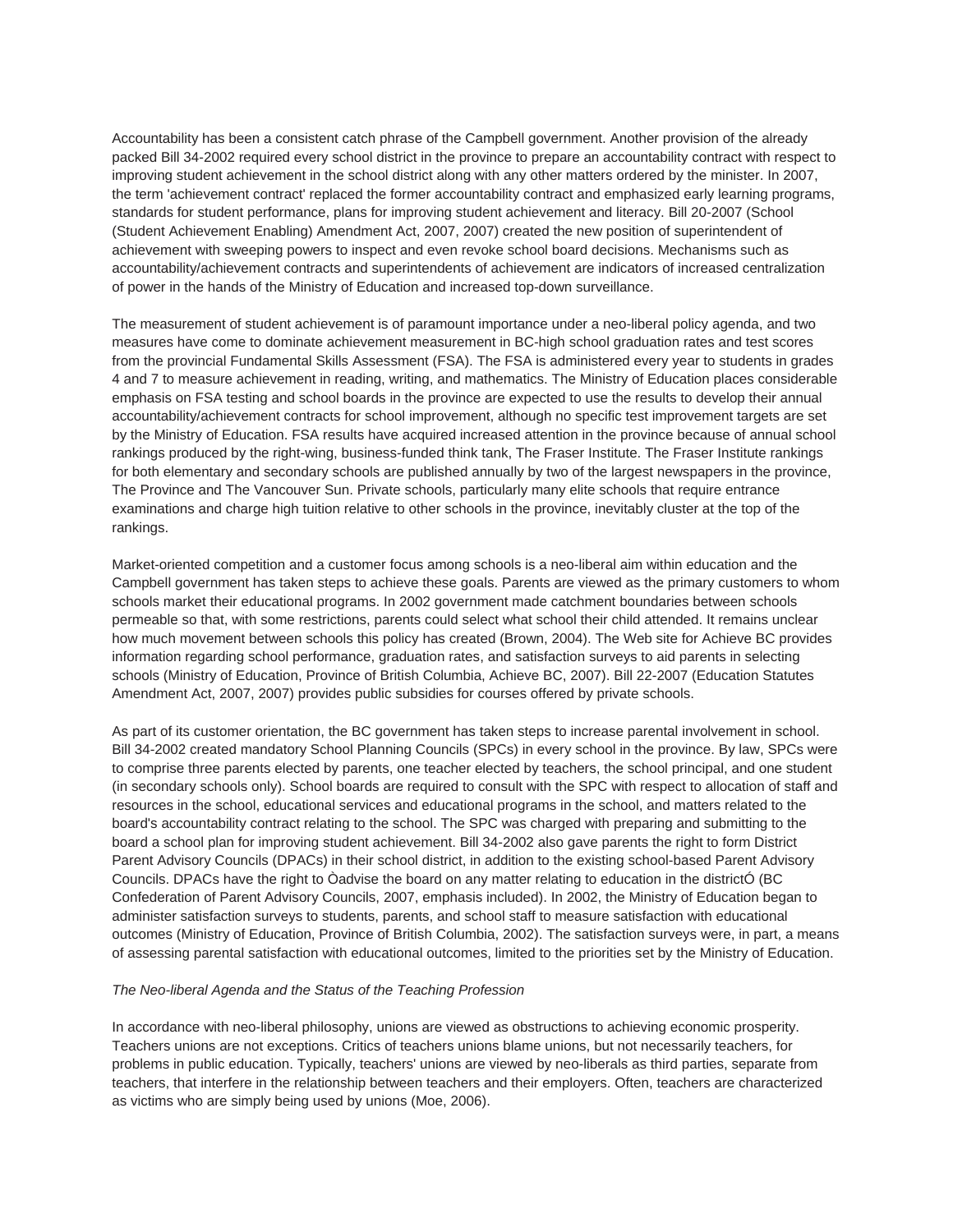Arguably, the most provocative policy changes initiated by the Campbell government relate directly to the status of the teaching profession in British Columbia and the ability of teachers to engage in collective bargaining through their union, the British Columbia Teachers Federation (BCTF). Within 90 days of his election in 2001 Gordon Campbell had implemented essential service legislation in K-12 education through Bill 18-2001. Specifically, if a strike were called by teachers, the Minister of Skills Development and Labour would direct the Labour Relations Board to designate as essential services those facilities, productions, and services that the Board considers necessary or essential to prevent immediate and serious disruption to the provision of educational programs. The new legislation meant that teachers' right to strike would be limited by Labour Relations Board rulings regarding essential services. This would have significant implications for job action by teachers in 2002 and 2005, as will be discussed later in this article.

The BC College of Teachers (BCCT) was created in 1987 and serves as the self-regulatory body for licensed K-12 educators in BC. Its mandate is to set standards for professional educators, issue teaching certificates, and review conduct and competence matters (British Columbia College of Teachers, 2007). The Council comprises 20 members; originally, this included 15 elected members and 5 members appointed by government. Since the creation of the College, the BCTF has successfully elected candidates endorsed by the union. Minister of Education, Christy Clark, called the College "partisan" and indicated her intention to "rebalance" it (Steffenhagen, 2003a). In 2003, the Campbell government dissolved the College council and replaced it with a transitional council of 20 new members, appointed by the Minister of Education, who would serve for an indefinite period (Teaching Profession Amendment Act, 2003). The transitional council implemented many new policies in the absence of elected teacher representatives, including Standards for the Education, Competence and Professional Conduct of Educators in British Columbia (British Columbia College of Teachers, 2006). Bowing to demands from the BC Confederation of Parent Advisory Councils, government passed Bill 21-2007 (Teaching Profession (Teacher Registration) Amendment Act, 2007). The legislation calls for the College to maintain a public registry that reports disciplinary action with respect to member teachers for misconduct or competence that breaches the College's standards, which would impact the privacy of teachers who are disciplined.

Premier Campbell's stated agenda is to communicate directly with teachers (BC Liberals, 2007c), thus bypassing the BCTF. The government criticizes the BCTF for being politically partisan and unprofessional. During her tenure as Minister of Education, Christy Clark blasted the BCTF for being "disruptive, irresponsible and . . . bringing the politics straight into the classroom" (Beatty, 2002). In 2006 the Campbell government initiated what they intend will be an annual Teachers Congress, where they will communicate directly with teachers about educational issues.

The initiatives outlined above are evidence of the government's neo-liberal policy agenda and its assault on the BCTF. Further evidence of the government's objective to significantly weaken or break the teachers unions is found in Campbell's actions to quell teachers' job actions in 2002 and 2005, matters that will be discussed in a later section.

## **The BC Teachers' Federation Resists**

If the Campbell government has declared war on the BCTF and imposed neo-liberal policy within BC education, the BCTF has fought to defend itself and an alternative, humanistic, social democratic view of education. A search of the BCTF Web site reveals what it views as "key issues" for advocacy and action in education. The issues they target for political action are things like increasing privatization and commercialization in BC education and the erosion of public funding for public schools with its negative implications for class size and composition, school closures, cuts to student services (e.g., ESL, special education, and counseling), and deteriorating teaching and learning conditions (BC Teachers' Federation, Key Issues, 2007a). The BCTF Web site contains the official positions of teachers on these matters and an examination of these positions, a few of them discussed below, reveals a discourse that is staunchly anti-neo-liberal.

Education finance. The BCTF has been a vocal critic of education finance under the Campbell government. While government argues that education funding has increased since 2001, the BCTF points out that funding increases have not kept pace with inflation and the result is serious underfunding of education.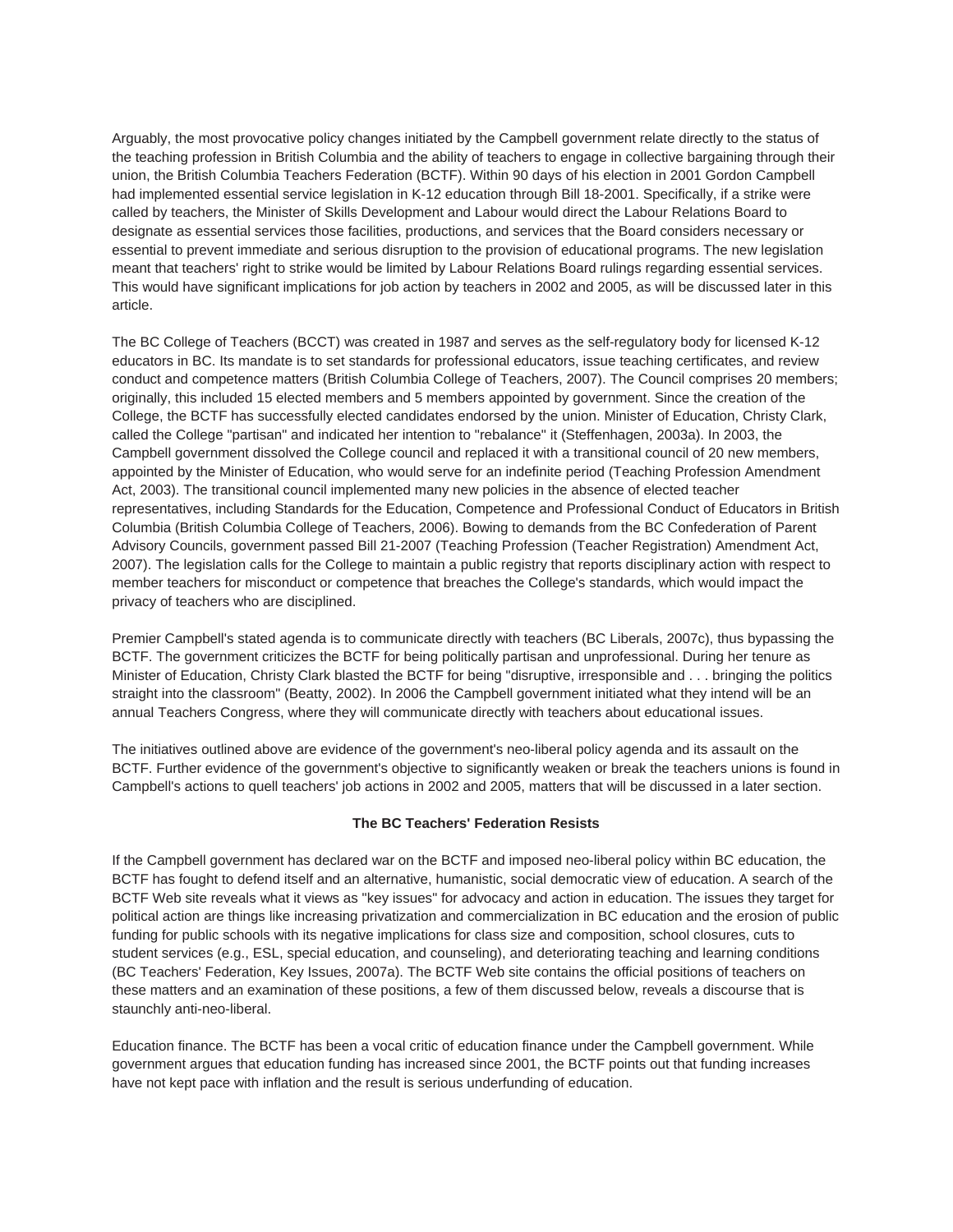In 1990, the government spent 3.4% of the GDP on pubic K-12 education. By 2006, this amount had been reduced to 2.3%. When similar calculations are done using government revenues, the same pattern emerges. Government spending on public K-12 education has declined from about 17% in 1995-96 to 14% in 2005-06. (BC Teachers Federation, Education funding questions and answers, 2007b).

While they acknowledge that enrollment has declined across the province, the BCTF argues that the number of teachers declined by a higher percentage (7.6%) compared to the decline in the number of students (5.0%) between 2001 and 2006 (BC Teachers Federation, Education funding questions and answers, 2007b). They also argue that the province has downloaded costs to school districts by failing to include certain cost increases, including costs associated with legislated changes and collective bargaining, in the per-pupil funding formula. School boards had to pay these costs but provincial funding did not increase to cover them. It is illegal in BC for school boards to prepare a deficit budget and boards have been forced to cut programs and staffing to make up shortfalls. According to the BCTF, cuts made by school districts have disproportionately affected special needs students: "The majority of cuts were targeted at specialist teachers such as teacher-librarians, counselors, learning assistance, special education and ESL teachers. Over 56% of cuts between 2001 and 2005 were to specialist teachers" (BC Teachers Federation, Education funding questions and answers, 2007b).

Acting in solidarity with other unions such as the BC Government and Service Employees Union, the Hospital Employees Union, and the BC Federation of Labour, teachers participated in a number of rallies in Victoria and across BC in 2001-2002. In 2003 teachers voted to affiliate with the BC Federation of Labour for a three-year trial period and they renewed their affiliation in 2006. Affiliation with the BC Federation of Labour formalizes an important political alliance within the broader labor movement. As private and public unions operating within a neo-liberal environment, members of the labor federation share common issues and struggles related to funding for public services and workers' rights.

In 2002, the BCTF prepared a Report Card on the BC Liberals that it published in newspapers around the province, posted in schools, and presented to parents at parent/teacher conferences. From February 3-12, 2003 the BCTF launched a campaign called Caravan Against the Cuts, during which five buses took separate routes and wended their way between communities around the province, collecting impact statements from students, teachers, and parents regarding education funding. Before the 2005 election the BCTF launched another campaign to inform the public about the impact of education underfunding; this campaign involved billboards, print, and televisions ads.

*Privatization.* The BCTF Web site, which includes both written and multi-media information, is clear that teachers hold the BC government responsible for fully funding K-12 education in the province:

Adequate, stable funding that covers all costs associated with the delivery of fair and equitable education is essential to maintaining quality public education. How education is financed is key to both quality and equity. (BC Teachers Federation, Education finance, 2007c)

The BCTF opposes any form of privatization. Privatization, in the BCTF's view, "includes any actions by government to avoid its responsibility to fully fund the public education system and thus to encourage private funding, services or commercialism in public schools" (BC Teachers Federation, Privatization backgrounder, 2007d).

Through the BCTF, teachers oppose privatization for a number of reasons: (1) it "creates a two-tier education system and threatens democratic values and practices, as well as social equity;" (2) "the commercialization of education and a corporate presence in schools undermines the school as a public space aimed primarily at the social and personal development of students;" and (3) privatization "creates a danger that public education will come under the provisions of international trade agreements that would open education to private companies from other countries"(BC Teachers Federation, Privatization backgrounder, 2007d). Themes of social equity, democracy, the public good, and local control over education are evident in the BCTF's rationale for opposing privatization. Also inferred are the primary goals of education in the BCTF's opinion: social justice and the social and personal development of students. These goals are quite different from the primary educational aim of economic prosperity promoted by neo-liberalism.

Actions that the BCTF says signify privatization include public funding for independent schools, school district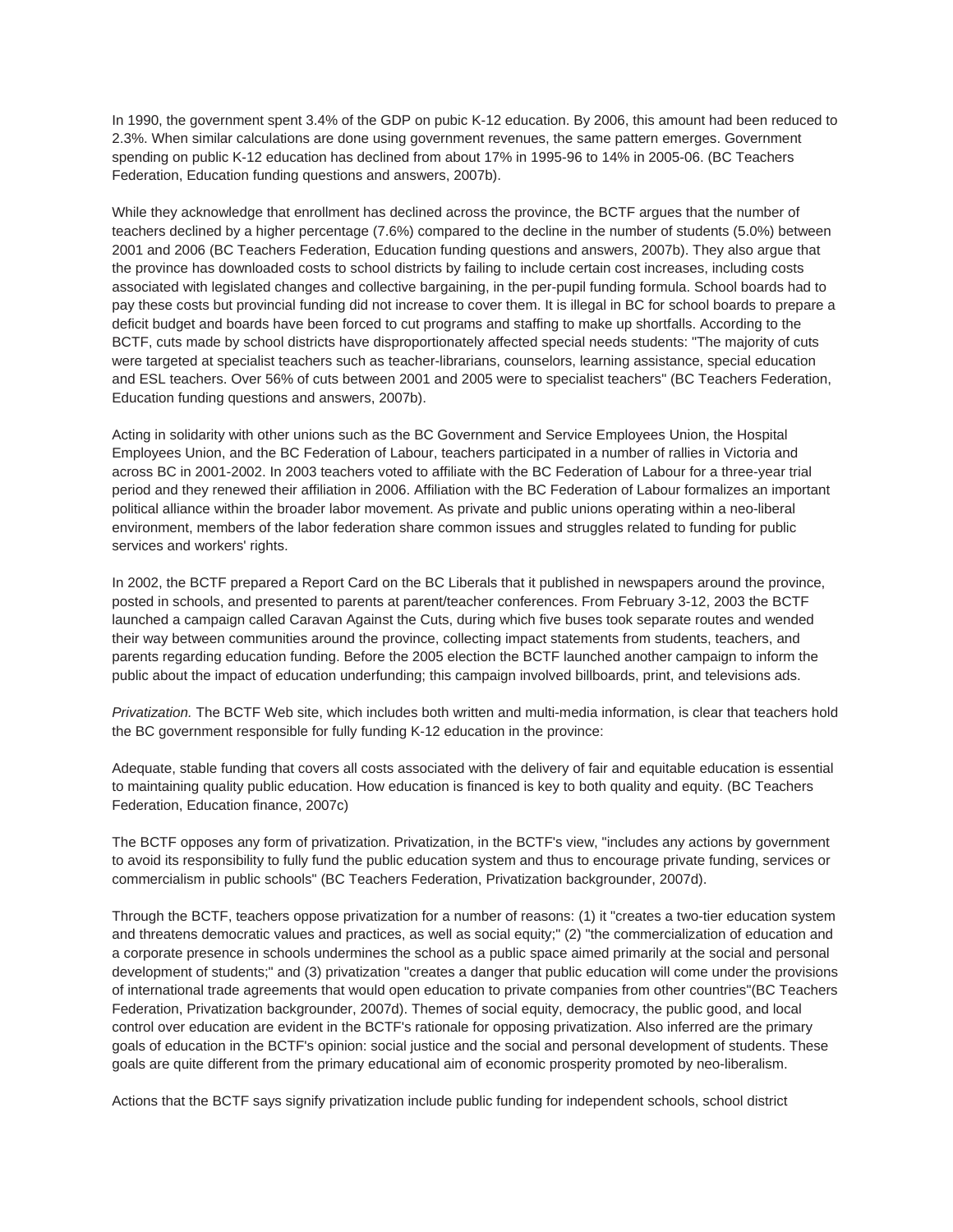business companies, charter schools, fees for resources or for participation in curricular programs, parent fundraising and the sale of junk food to finance educational programs, and corporate advertising in schools. The BCTF has joined with other groups in BC-Canadian Union of Public Employees, BC Government and Service Employees' Union, Canadian Federation of Students, College Institute Educators' Association, and Confederation of University Faculty Associations of BC-to oppose the commodification of education. The Coalition has sponsored two conferences in BC, both entitled Public Education: Not for Sale! (BC Teachers Federation, Public education: Not for sale: Proceedings of a conference sponsored by The Coalition for Public Education, 2007e). In March of 2007, the BCTF participated in a forum on public-private partnerships and another on the Trade, Investment, and Labour Mobility Agreement (TILMA).

*Accountability.* On the issue of accountability, the BCTF objects to a system that emphasizes external mechanisms and understates internal accountability that teachers assume as members of the teaching profession:

An external accountability system implies that internal accountability does not exist or is not sufficient. External accountability models demonstrate a lack of trust in teachers and the teaching profession. Teachers in BC find this lack of trust unjustified and hard to accept. (BC Teachers' Federation, Accountability in public education, 2006)

One objection, then, is identity-based. Teachers self-identify as professionals and they view themselves to be already accountable to the profession, to their school districts, and to parents, for teaching practices and for learning outcomes. Increasing levels of bureaucratic accountability measures, therefore, are insults to the teaching profession.

Teachers also argue that external accountability measures, such as large-scale assessments and the Fraser Institute rankings, are blunt instruments that can have a deleterious effect on teaching and learning by narrowing curriculum and instruction, decreasing student motivation, and further disadvantaging already disadvantaged communities (BC Teachers' Federation, Accountability in public education, 2006). Accountability measures, they believe, should be developed for all levels of the education system, including the Ministry of Education and government, to match the responsibilities specific to each level (BC Teachers' Federation, Accountability in public education, 2006).

Teachers are concerned about the time accountability measures take away from teaching and learning because of "the proliferation of testing and ranking, relentless data collection and increased paperwork" (BC Teachers' Federation, Accountability, 2007f). The BCTF opposes the FSA tests on grounds that they, like other large-scale assessments, narrow instruction and promote teaching to the test, causes students to focus on short-term performance, cause test anxiety, and convince some students they cannot succeed. In addition, test results are inappropriately used as measures of school quality. Parents inappropriately use them to select schools for their children, contributing to the movement of students, and therefore funding, away from schools in poorer neighborhoods. The BCTF encourages teachers not to administer the tests and encourages parents to withdraw their children from the FSA assessments. The latter strategy must have met considerable success because the Deputy Minister of Education addressed the issue in his April, 2007 Report on Education:

To be clear, the FSA is not an optional activity that students or parents can opt into or out of. It is a required educational activity in the same manner as instruction in the Language Arts curriculum is required. . . Parents should not expect that their child will be excused from participation because they write a letter of request motivated by the BCTF miscommunications about FSA. (Dosdall, 2007)

The BCTF objects to school growth plans and district accountability/achievement contracts. The union argues that these accountability measures have led to a standardization of goals that target literacy, numeracy, and social responsibility. Because school growth plans have to match district goals that, in turn, have to be in line with the ministry's standardized goals, the union claims that the process is "artificial and unresponsive to school needs" (BC Teachers' Federation, What really counts! Rethinking accountability, 2007g).

The BCTF objects to the structure of School Planning Councils, which are responsible for developing the annual school plans, because teachers have only one representative, while parents have three, and school board employees whose children attend the school are disqualified from serving on the councils (BC Teachers' Federation, School planning councils/Parent advisory councils, 2007h). At their Annual General Meeting of the BCTF in 2006, teachers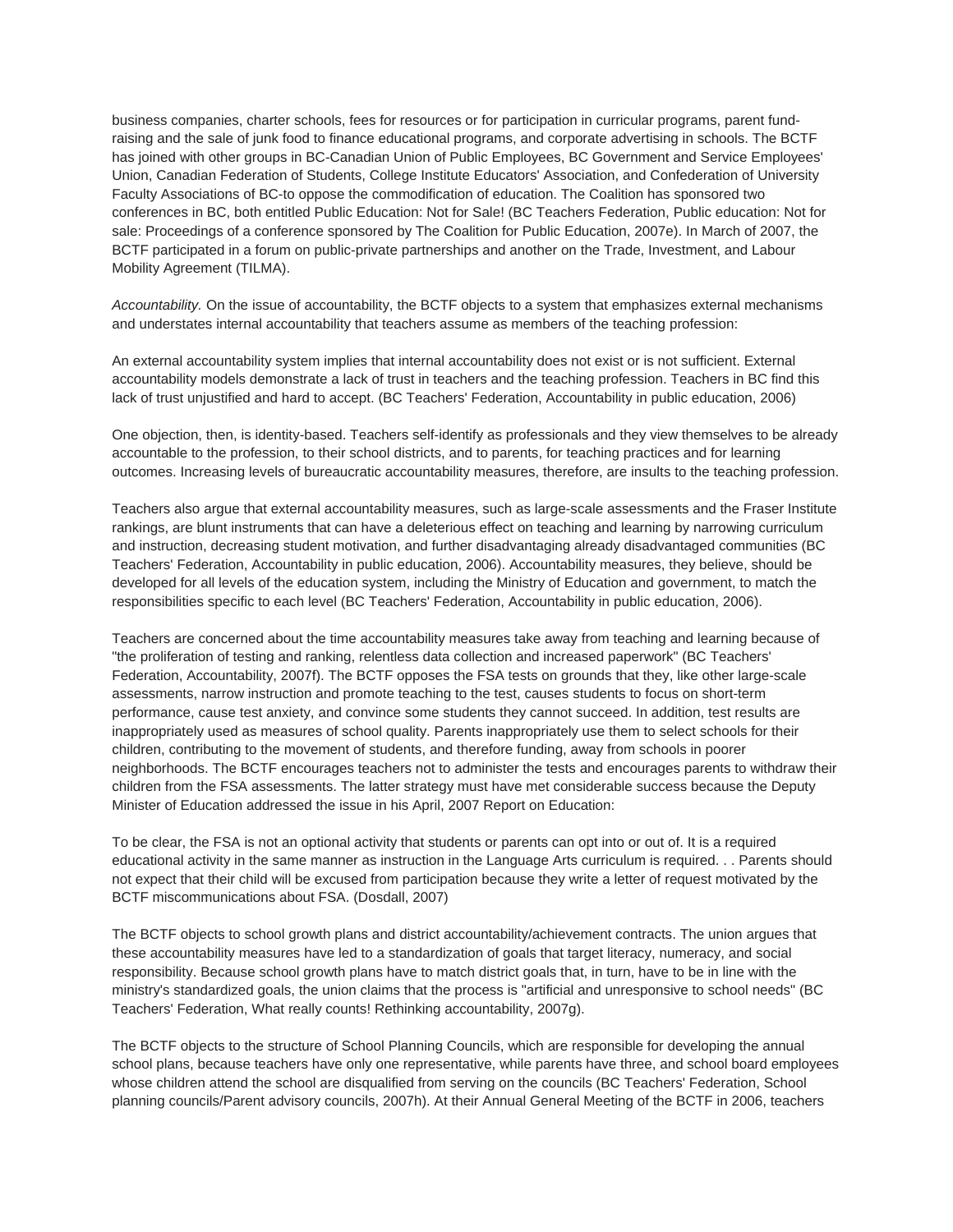voted to withdraw from participation in School Planning Councils. In October 2006 the BCTF held a public conference on the subject of accountability entitled, What Really Counts! Rethinking Accountability, during which teachers and researchers presented critiques of the Ministry approach to accountability in education.

*Conflict over the BC College of Teachers (BCCT).* In 2003, when Bill 51-2003 dissolved the Council of the BCCT and replaced it with 20 members appointed by the government, the BCTF protested, arguing that teachers were now the only professional group in the province required to belong to a body run by government appointees rather than elected practitioners (Steffenhagen, 2003b). The BCTF convinced the majority of teachers to submit their 2003-2004 annual College fees to the BCTF (approximately \$2 million) to be held in trust rather than submit them directly to the College as legally required (Steffenhagen, 2003b). This action placed school boards in the awkward position of employing teachers not in good standing with the College and, therefore, not legally employable. The College attempted to intimidate teachers by telling teachers that they risked losing their jobs, but teachers held firm. Eventually Christy Clark backed down and Campbell reshuffled his cabinet, reassigning Clark to the portfolio of Children and Families, and appointing Tom Christenson as the new Minister of Education. In 2004, Christenson restructured the College once more, restoring to 12 (compared to the former 15) the number of seats to be elected, with eight seats appointed. This action ended the standoff, but the BCTF continues to hold the 2003-2004 fees in trust, refusing to turn them over to the College. They have called for the repeal of many decisions made by government-appointed Council, including the standards adopted for the teaching profession.

## **The Direct Assault on Collective Bargaining**

Following the election of the Campbell government and the passage of essential service legislation in 2001, teachers found themselves with an expired contract and frustrated by lack of progress in negotiations. The BC Labour Relations Board (LRB) ruled what job action was permissible under the new essential services law, and teachers initiated limited job action. As it turned out, teachers were permitted to engage in a host of job actions that effectively disrupted schools without withdrawing instructional services. Schools remained open and teachers continued to teach, but they refused to fulfill a number of duties including supervising students outside of class, attending staff meetings, and preparing report cards-all declared non-essential services by the LRB.

In January 2002 the government ended the strike by passing legislation (Bill 27-2002 and Bill 28-2002) in a whirlwind session. The bills imposed a contract on teachers (Teachers' Collective Agreement Act, 2005) and removed from the scope of bargainable items issues such as class size and composition, staffing levels and ratios, the school calendar, and hours of instruction (Public Education Flexibility and Choice Act, 2002). In addition, the legislation led to the appointment of an arbitrator assigned to strip from the teachers' contract any clauses inconsistent with Bill 28-2002. As a result, hundreds of lines were stripped from the teachers' agreement.

Teachers, justifiably, viewed this legislation as an attack on their collective bargaining rights. The BCTF sought and received a ruling from the International Labour Organization (ILO) condemning the legislated contract as a violation of international labor standards that had been endorsed by Canada, but the Campbell government simply ignored the ruling.

Though they were no longer in a legal strike position teachers withdrew from extra-curricular activities, which are not part of their contractual obligations, and they staged a one-day "protest" walkout on January 28 and initiated a legal challenge to the constitutionality of Bills 27 and 28. At least in the short term, the 2002 legislation was a victory for government. It eroded teachers' collective bargaining rights and it imposed a contract that was largely favorable to government. Previously bargainable issues that have a direct impact on teachers' working conditions, such as class size and composition were now controlled by the School Act and no longer negotiable as part of the terms and conditions of teachers' work.

The legislated contract ended in June 2004 and negotiations between teachers and the BC Public Schools Employers Association (BCPSEA) stalled. The BCTF called for government to negotiate directly with teachers, and when the government refused, the BCTF held a strike vote. On September 23, 2005 the BCTF announced a strike mandate of 88.4%. Rotating strikes were scheduled to begin on October 11 and if no progress was made by October 24, a full-scale strike would begin on that date. The government appointed a fact-finder who reported on September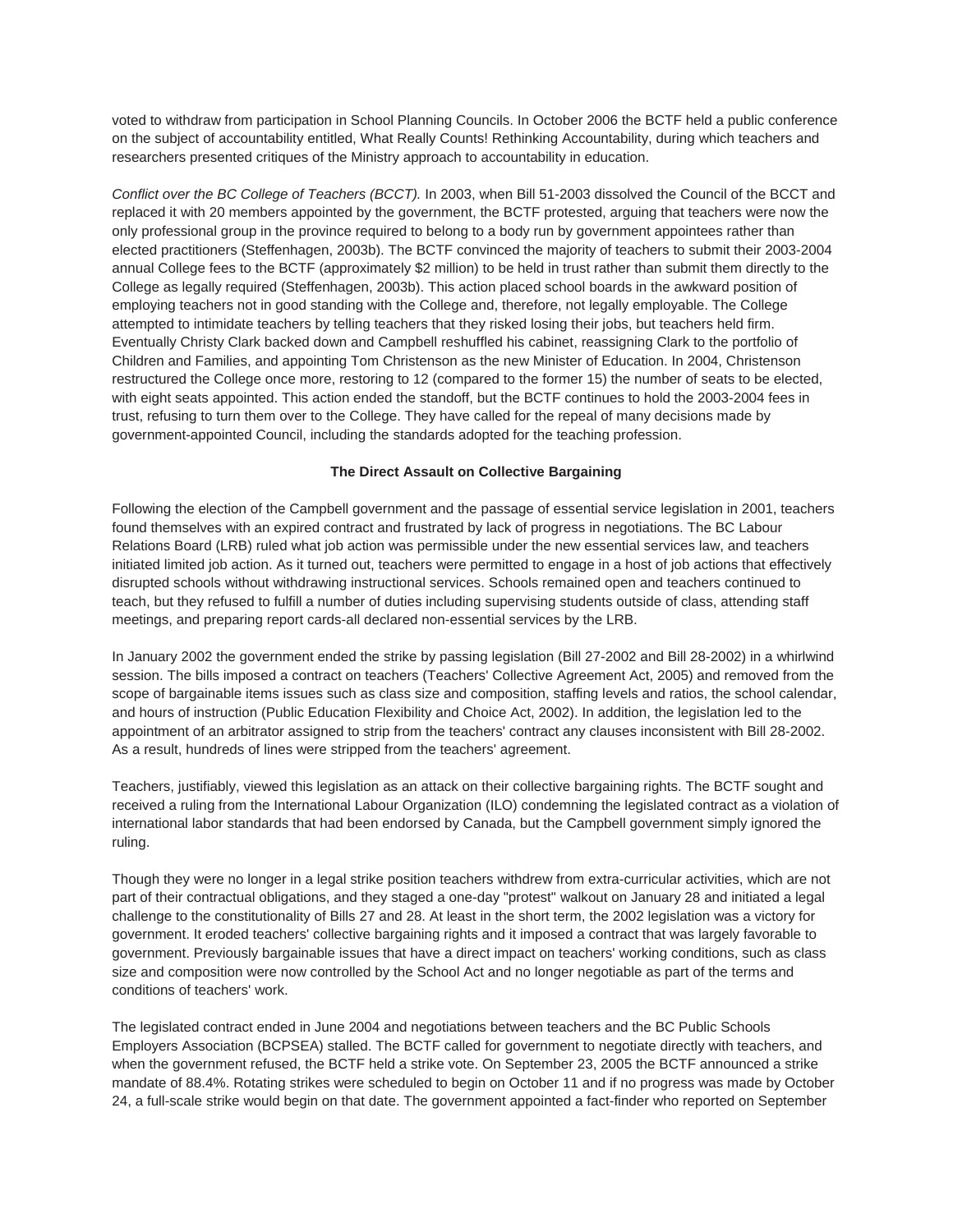30 that a negotiated contract was not possible.

Then, in a surprise move on October 3, before the LRB could rule on essential services and three weeks before fullscale strike action was scheduled, the Campbell government swept in legislation (Bill 12-2005) that imposed a second consecutive contract on teachers, extending the previous contract until June 2006 (Teachers' Collective Agreement Act, 2005). Teachers would receive no salary increase and would make no gains on class size and composition. A few days later, Campbell announced the creation of a Learning Roundtable that would, as part of its mandate, seek a solution to class size and composition issues. The BCTF was invited to participate in the discussions, which they later did. Strategically, from Campbell's perspective, it was a brilliant move. There would be no strike, he assumed, and he would be publicly perceived as working with teachers about legitimate issues related to class size and composition. However, the meetings were to be consultative and many groups would be at the table in addition to teachers, including parents and school trustees. The Roundtable was far from collective bargaining and it did little to appease the anger teachers felt at being subjected to a second legislated contract in three years and the curtailment of collective bargaining.

The BCTF called for the repeal of Bill 12-2005 and held another strike vote, this time in support of illegal strike action. They reported a mandate of 90.5%, stronger than the previous mandate (88%) when striking would have been legal. On October 7, teachers began a province-wide full-scale strike. Days later, the B.C. Supreme Court found teachers in civil contempt of an LRB ruling to return to work and ordered the BCTF to cease using its financial assets to support the strike. Teachers remained on strike.

The government underestimated teachers' anger and their willingness to defy the law. Campbell told a Vancouver Sun reporter, "I certainly agree that we anticipated that people would obey the law, there's no question about that... In the past, every time a government has imposed a contract or legislated a solution... people would obey the law" (Cernetig, 2005). The Campbell government had counted on teachers returning to work under a legislated contract, just as they had in 2002. The government resorted to rhetorical tools to try to intimidate teachers, condemning the strike as illegal, and referring to teachers as law-breakers and poor role models for students. Teachers, they argued, must obey laws, regardless of how they feel about them. Teachers, on the other hand, framed their strike as civil disobedience against an unjust law.

On October 18 Campbell appointed labor relations mediator, Vince Ready, to the dispute. Two days later Ready booked out, saying the two sides were too far apart to come to a settlement. He left behind a set of non-binding recommendations that included increased pay for Teachers on Call, harmonization of salary grids across the province, improvements to teachers' long-term disability fund, increased funding to address issues of class size and composition, and changes to the School Act to include class size limits for grades 4-12. The cost of these recommendations would be over \$100 million dollars.

The government announced that it would accept Ready's recommendations unconditionally and a few days later, on October 23, teachers voted 78% to accept the mediator's recommendations. On October 24, 2005 teachers returned to work.

When the second legislated teachers' contract expired in 2006, the Campbell government was motivated to ensure labor peace with all public sector unions until after the conclusion of the 2010 Olympics in Vancouver and Whistler. Finance Minister, Carole Taylor, used some of the government's budget surplus to offer modest salary increases and she sweetened the deal by offering signing bonuses for union members who negotiated agreements by specified dates. The strategy worked. By the end of June 2006 new collective agreements had been ratified across the public sector, including one with teachers, concluded at the eleventh hour. For the first time since Campbell's government was first elected in 2001, teachers had a bilateral, as opposed to a unilaterally imposed, contract.

Epilogue. Unions in BC won a significant battle in June 2007 when the Supreme Court of Canada ruled that freedom of association, guaranteed by the Canadian Charter of Rights and Freedoms includes a procedural right to collective bargaining (Health Services and Support-Facilities Bargaining Assn. v. British Columbia, 2007). This decision reversed earlier Supreme Court rulings dating as far back as 1987 that had emboldened neo-liberal governments in Canada to be less respectful of collective bargaining and collective agreements. The Court suspended its ruling for a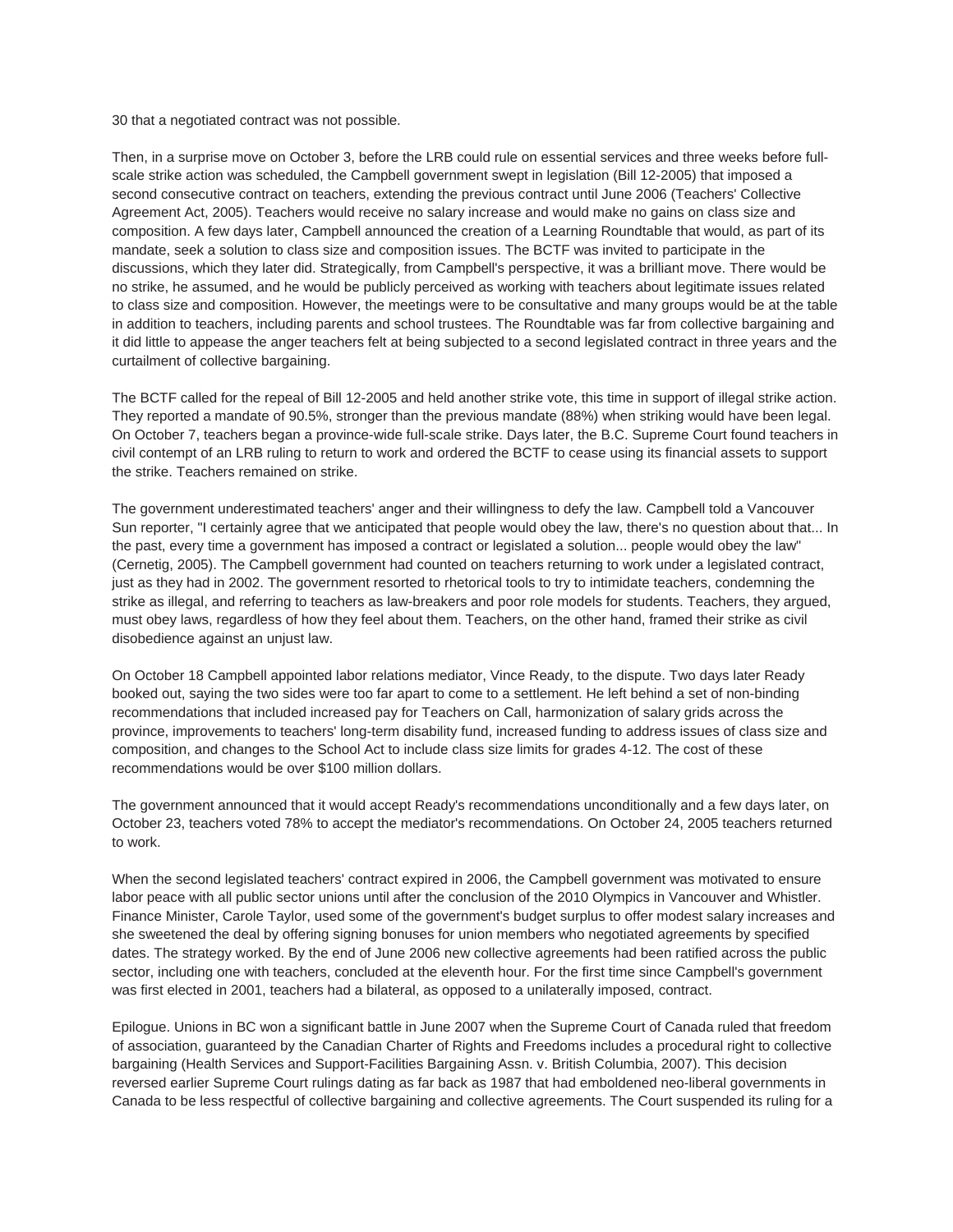period of 12 months and it remains to be seen how the Campbell government will respond and how it will affect existing legislation, but it does mean that government must take the collective bargaining process more seriously in the future. Teachers now have legal support for their own challenges to BC legislation that are still pending.

#### **Discussion**

Since the election of the Campbell government in 2001, teachers have experienced heightened conflict with the provincial government. An analysis of the discourse and power relations between the BCTF and government reveals a neo-liberal agenda on the part of government and anti-neo-liberalism on the part of the BCTF. However, this is more than an intense disagreement about political ideology; it is conflict over the vision and purpose of K-12 public education and the meaning of professionalism.

## *The Purpose of Education*

In part, the conflict is a war of words. Government rhetoric focuses on economic growth, markets, choice, customer satisfaction, flexibility, accountability, efficiency, careers, and achievement. BCTF rhetoric, on the other hand, emphasizes equity, social justice, accessibility, public versus private education, adequate public funding, teaching and learning conditions, and professional autonomy.

The objective of the Campbell government is economic prosperity. In accordance with neo-liberal philosophy, public welfare will be a by-product of economic prosperity. Education is perceived as a means to achieve economic prosperity, not an end in itself. Vocationalism figures quite prominently since the primary emphasis is on basic education, especially literacy, and considerable emphasis goes to career planning and preparation. Education is perceived to be a commodity to be bought and sold, parents and students are perceived to be consumers of educational services, and schools and school districts are perceived to be suppliers marketing educational services and academic achievement credentials. Large-scale assessment scores are one of the most important measures of educational quality that parents can use to select schools for their children. Test scores, and other accountability measures such as graduation rates, and unique programming that differentiates one school from the next, are what drives demand and forces schools to compete for students. Competition is the market force that will optimize quality, and education becomes a process of giving parents and students what they want. Eliminating boundaries between catchment areas, restricting the level of funding for public schools, enabling school districts to generate revenues through school fees and school district business companies, and subsidizing courses offered by private schools are all part of a plan to make schools operate more efficiently (meaning with less public funding) and more competitively.

The BCTF emphasizes the importance of education in the achievement of social justice and personal development, not economic prosperity. Indeed, the BCTF opposes the neo-liberal philosophy with respect to education. They argue that choice does little more than exacerbate existing inequities because families that have greater economic, social and political capital have more power in a market-driven system than less advantaged families. The result is a twotiered educational system where the privileged few receive greater benefits than the disadvantaged majority. Largescale tests are biased and they are better measures of socio-economic status than of intellectual ability and academic prowess. Using test scores as means for ranking schools is unethical because schools in wealthier communities typically have higher test scores than those in less affluent communities, which makes it appear that schools in affluent communities are better schools when this may not be the case. Accountability measures, especially those tied to large-scale assessments, absorb too much of teachers time and energy and work to the detriment of equity in education.

Quality education, from the perspective of the BCTF, needs to be equally accessible to all students, and this means that education needs to be free. Underfunding public education is probably the worst thing that a government can do because it erodes the ability of public schools to provide the same quality of education as fee-generating private schools. School fees in the public system and subsidization of the private system simply create greater advantages for the already advantaged in society; these, and other mechanisms related to privatization are unacceptable from this perspective.

#### *Professionalism*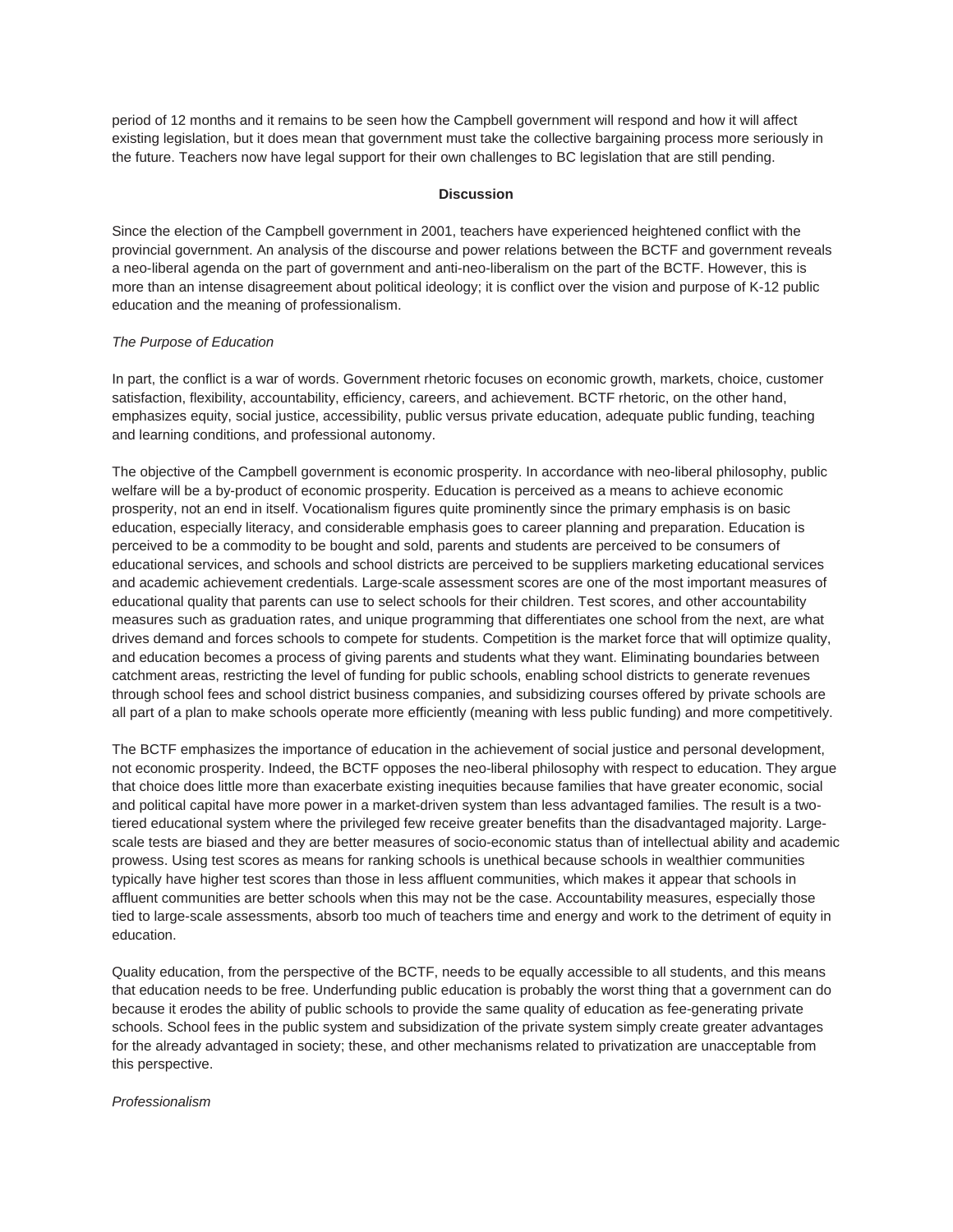The BCTF declares itself to be a union of professionals (BC Teachers' Federation, 2007). This statement of selfidentity indicates that teachers perceive no contradiction between being a professional and being a union member. The union serves the interests of teachers and students in promoting public education. As professionals, teachers expect to be self-regulating and to have a high degree of autonomy in their work. Because of their expertise, teachers expect to be consulted on matters that relate to education policy. The Campbell government's policy and rhetoric challenges the BCTF's identity as a union of professionals and this leads to conflict.

The rhetoric and action of the Campbell government suggests a much different view of professionalism. Neo-liberals view unions of any kind as third parties that interfere with the natural operation of market forces, including the forces of supply and demand operating between employers and labor. The teachers' union is framed similarly, as a special interest group operating within provincial and local politics to serve the needs of its members. The union, then, does not serve the interests of students. In order to work with teachers on a professional level, the government believes it needs to by-pass the union and communicate directly with teachers. The Ministry of Education, while it was under the direction of Christy Clark, perceived the need to dissolve the Council of the College of Teachers because the majority of members were elected through endorsement of the BCTF, therefore such a Council represented teachers' selfinterests, not those of students. Similarly, collective bargaining processes and collective agreements are believed to serve teachers' interests and not those of students. The belief is, in fact, that collective agreements often work in ways that are contrary to student interests.

The approach that the Campbell government takes with respect to the BCTF begs critique. The union is an obstacle to the government's educational agenda; therefore government action may be merely a means of weakening or even breaking a political enemy. Perhaps the appeal to professional teachers, versus a political union, is just rhetoric designed to legitimize political intent and action-a means of manipulating teachers to accept the government's will as their own.

However, if we take the government's rhetoric at face value, there are still problems with the logic. The assumption that neo-liberals, including the Campbell government, seem to be making is that one cannot have more than one identity-teachers cannot be unionists and professionals, too. It is a limited, modernist view of identity as unitary and fixed that leads to the construction of dichotomies and to simplistic either/or thinking. A postmodern perspective, on the other hand, conceptualizes identities as complex, multiple, and fluid (Nicholson & Seidman, 1995). A postmodern perspective accommodates teachers' views of themselves as representing multiple interests that are often complementary (Poole, 2000).

Regardless of whose vision of education or whose view of professionalism is right, if indeed there is a right or wrong perspective, it is not up to government to decide who will represent teachers. Teachers will decide who best represents their interests; that is their moral and legal right.

As is typical of those who apply a neo-liberal agenda to K-12 education, the Campbell government assumes that the BCTF is a third party that somehow forces teachers to do things they oppose and this is possible because membership is mandatory. Undoubtedly, sometimes teachers feel this way and some teachers may always feel this way, but if the phenomenon were widespread we would likely see teachers in BC behaving quite differently than they have in the past six years. Like any organization, not every member supports every decision and the degree to which a union speaks for, or diverges from particular teachers' understandings of their group identity varies from one context to the next (Bascia, 1994). Sometimes the majority establishes policies that minorities or individuals oppose; nevertheless, teachers unions are democratic organizations. Unions are representative democracies that set policy direction through elected delegates to representative assemblies and annual general meetings and, in the case of matters such as potential strikes, they are highly participative democracies that make decisions through direct voting by members. If one makes the general argument that unions do not represent their members, one must demonstrate that unions are not democratic organizations. Far from being separate from them, unions are a part of teachers' professional communities and, if anything, we may not yet fully understand the complexity of that relationship.

As this case indicates, teachers unions are important spaces for teacher resistance to neo-liberalism. Unions have the available resources to conduct research, network with other unions, critique the motives behind educational policy, educate teachers, and lead teachers in open resistance. BC teachers, through the leadership of the BCTF,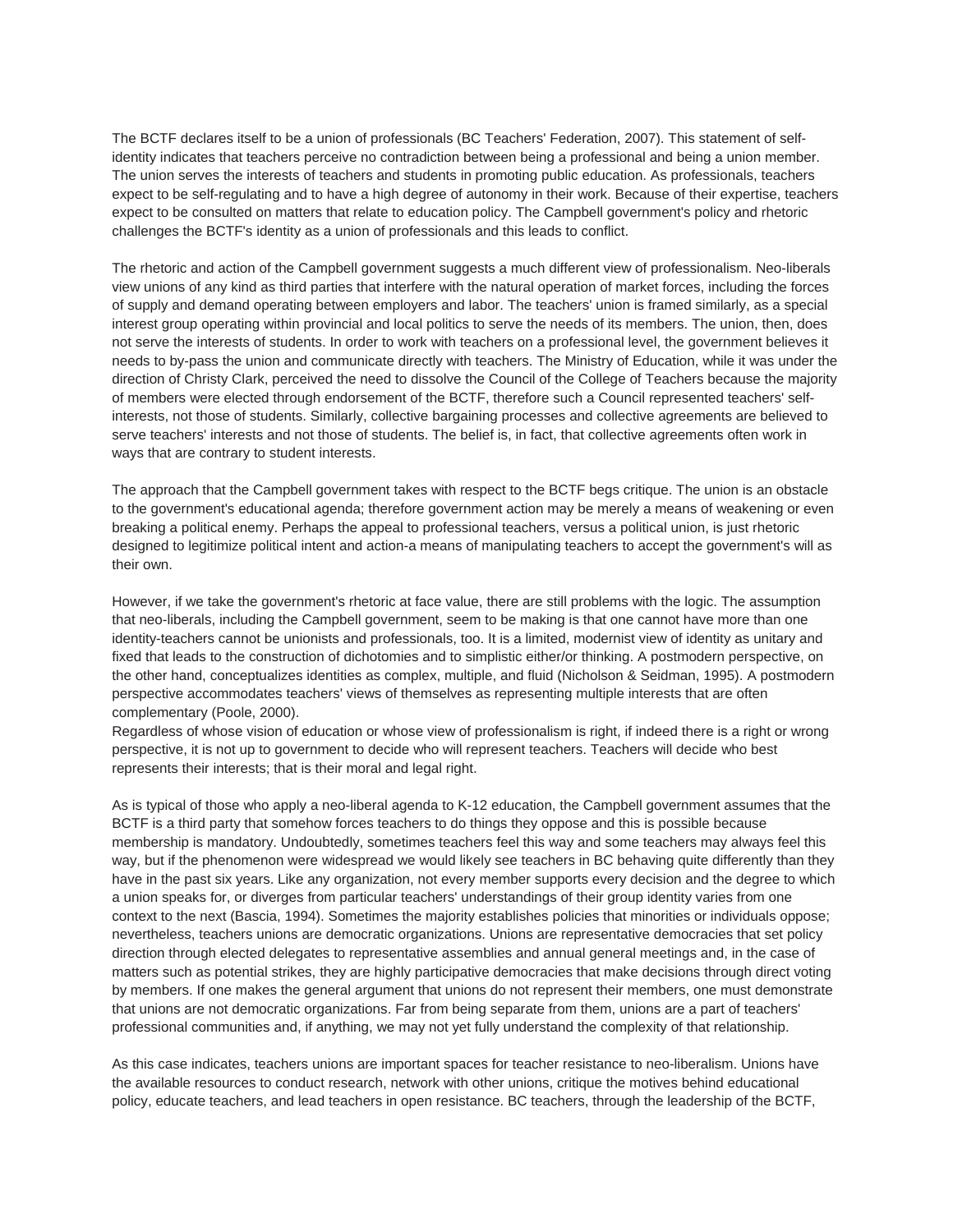have demonstrated tenacious resistance to neo-liberal policy in education. They are highly critical of standardized testing, market-oriented approaches in education, and cuts to public education funding. The BCTF condemns neoliberalism as undermining quality, equally accessible, free public education. When teachers choose civil disobedience (as they did in BC when they turned their College fees over to their union and when they voted overwhelmingly to defy Bill 12-2005 and engaged in strike action) they send clear messages to government that they do not support its policy direction.

That BC teachers are willing to engage in these acts is evidence of their support for their union and their anger and distrust toward government. The BCTF successfully appeals to teachers' sense of democracy, their frustration with underfunding of education, their sense of social justice, and to a definition of the purpose of education that is much broader than an economic, competitive one. Cases such as this one in BC are evidence of teachers' resistance to neo-liberal policy. As long as neo-liberalism conflicts with teachers' self-identities and their conceptions of educational purpose and the meaning of professionalism, we can expect the struggle to continue.

## **References**

Anderson, B. (2006). Every child counts, Canadian Society for the Study of Education. Toronto.

Bascia, N. (1994). Unions in teachers' professional lives: Social, intellectual, and practical concerns. New York: Teachers College Press.

BC Confederation of Parent Advisory Councils. (2007). A brief history of parent involvment in BC. Retrieved December 4, 2007 from http://www.bccpac.bc.ca/about/histparentinvolv.html

BC Liberals. (2007a). Great goals for a golden decade, Retrieved December 4, 2007 from http://www.bcliberals.com/media/Page03.pdf

BC Liberals. (2007b). For public education--The most funding ever. Retrieved December 4, 2007 from http://www.bcliberals.com/media/Page09.pdf.

BC Liberals. (2007c). For BC students--The best in education. Retrieved December 4, 2007 from http://www.bcliberals.com/media/Page07.pdf

Beatty, J. (2002, April 30). Clark blasts BCTF as 'disruptive'. The Vancouver Sun, pp. 1, 2.

BC Teachers' Federation. (2006, November 7a). Accountability in public education. Retreived December 4, 2007 from http://bctf.ca/IssuesInEducation.aspx?id=5724

BC Teachers' Federation. (2007). Key issues. Retrieved December 4, 2007 from http://bctf.ca/ContactUs.aspx?id=5360

BC Teachers' Federation. (2007). Education funding questions and answers. Retrieved December 4, 2007 from /IssuesInEducation.aspx?id=10718

BC Teachers' Federation. (2007). Education finance. Retrieved December 4, 2007 from http://bctf.ca/IssuesInEducation.aspx?id=10720

BC Teachers' Federation. (2007). Privatization backgrounder. Retrieved December 4, 2007 from http://bctf.ca/IssuesInEducation.aspx?id=5962

BC Teachers' Federation. (2007). Public education: Not for sale: Proceedings of a conference sponsored by The Coalition for Public Education. Retrieved December 4, 2007 from http://bctf.ca/IssuesInEducation.aspx?id=5922

BC Teachers' Federation. (2007a). Accountability. Retrieved December 4, 2007 from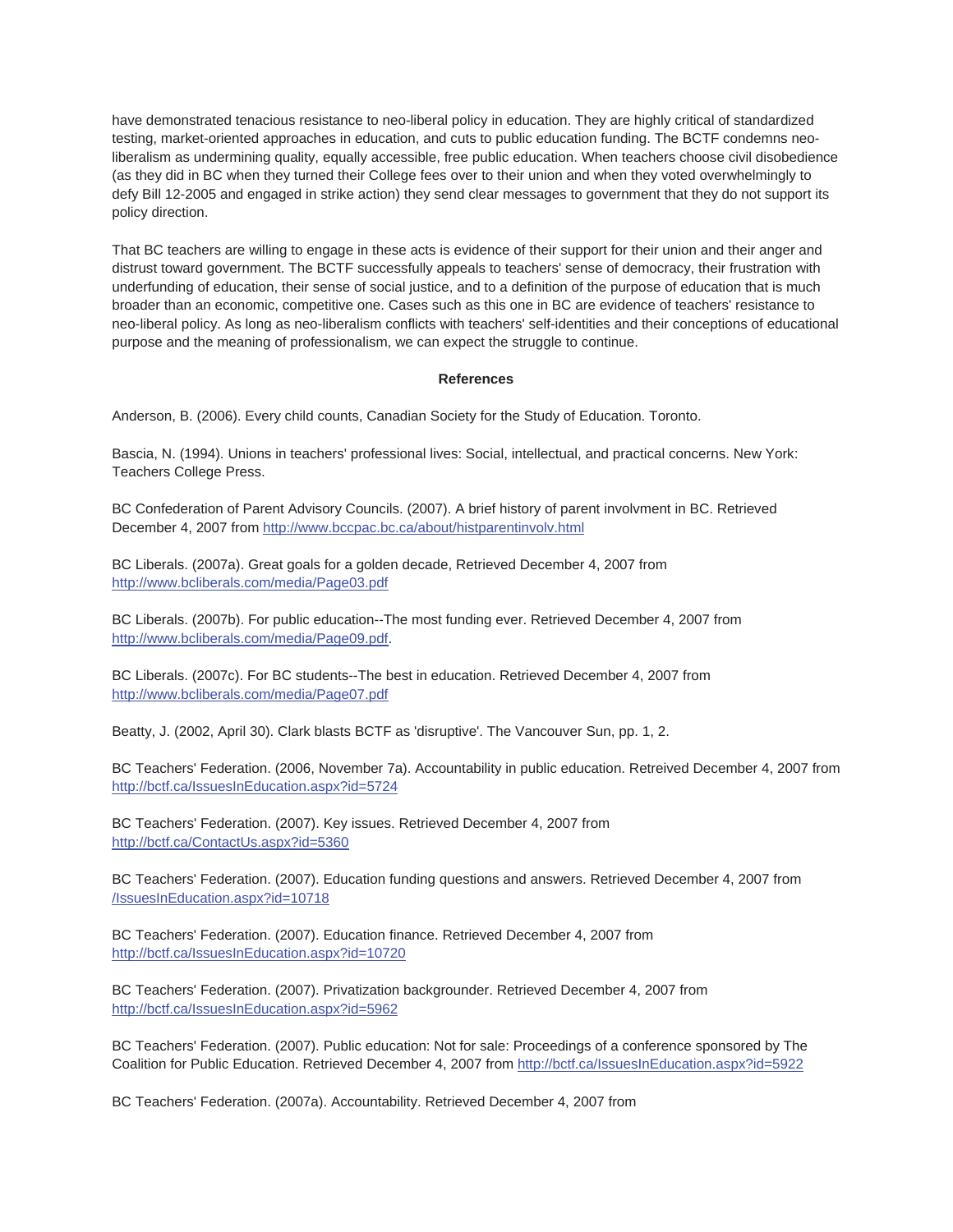## http://bctf.ca/IssuesInEducation.aspx?id=5528

.

BC Teachers' Federation. (2007b). What really counts! Rethinking accountability. Retrieved December 4, 2007 from http://bctf.ca/NewsAndEvents.aspx?id=9298

BC Teachers' Federation. (2007c). School planning councils/Parent advisory councils. Retrieved December 4, 2007 from http://bctf.ca/uploadedFiles/Education/Accountability/SchoolPlanningCouncils.pdf

British Columbia College of Teachers. (2006). British Columbia College of Teachers. Retrieved August 2, 2007, from http://www.bcct.ca/default.aspx

Brown, D. (2004). Open enrollment and school choice. Retrieved July 20, 2007, from http://saee.ca/analyst/C\_022.1\_ABG\_LON.php

Cernetig, M. (2005, October 18). Liberals didn't bargain on a confrontation. The Vancouver Sun, A3.

Dosdall, E. (2007). Foundation Skills Assessment: What is all the fuss about?, Retrieved December 4, 2007, from http://weblogs.elearning.ubc.ca/newproposals/DMReportApr27.pdf

Education Statutes Amendment Act, 2007. Legislative Assembly of British Columbia. 2007 Legislative Assembly: 3rd Session, 38th Parliament.

Health Services and Support-Facilities Bargaining Assn. v. British Columbia, 2007 SCC 27 (Supreme Court of Canada 2007).

Malcolmson, J. (2005a, January). Another year of funding restraint for schools. Finance Watch, 1, 1.

Malcolmson, J. (2005b, January). Cost inflation within school budgets: benefits. Finance Watch, 1, 2.

Malcolmson, J. (2005c, May). Do we need a new funding formula for our schools? Finance Watch 1, 2-3.

Ministry of Education, Province of British Columbia. Achieve BC. Retrieved July 20, 2007, from http://www.achievebc.ca/tools-and-resources.asp.

Ministry of Education, Province of British Columbia. (2002). 2002 Satisfaction Survey: Technical Report. Retrieved December 4, 2007, from http://www.bced.gov.bc.ca/sat\_survey/02survey\_tech\_report.pdf.

Moe, T. (2006). Union power and the education of children. In J. Hannaway & A. Rotherham (Eds.), Collective bargaining in education: Negotiating change in today's schools. (pp. 229-256). Cambridge, MA: Harvard University Press.

Nicholson, L. J., & Seidman, S. (Eds.). (1995). Social postmodernism: Beyond identity politics. Cambridge: Cambridge University Press.

Poole, W. L. (2000). The construction of teachers' paradoxical interests by teachers unions leaders. American Educational Research Journal, 37(1), 93-119.

Public Education Flexibility and Choice Act. Legislative Assembly of British Columbia. 2001 Legislative Assembly: 2nd Session, 37th Parliament.

School (Student Achievement Enabling) Amendment Act, 2007. Legislative Assembly of British Columbia. 2007 Legislative Session: 3rd Session, 38th Parliament.

School Amendment Act, 2002. Legislative Assembly of British Columbia. 2002 Legislative session: 3rd session, 37th